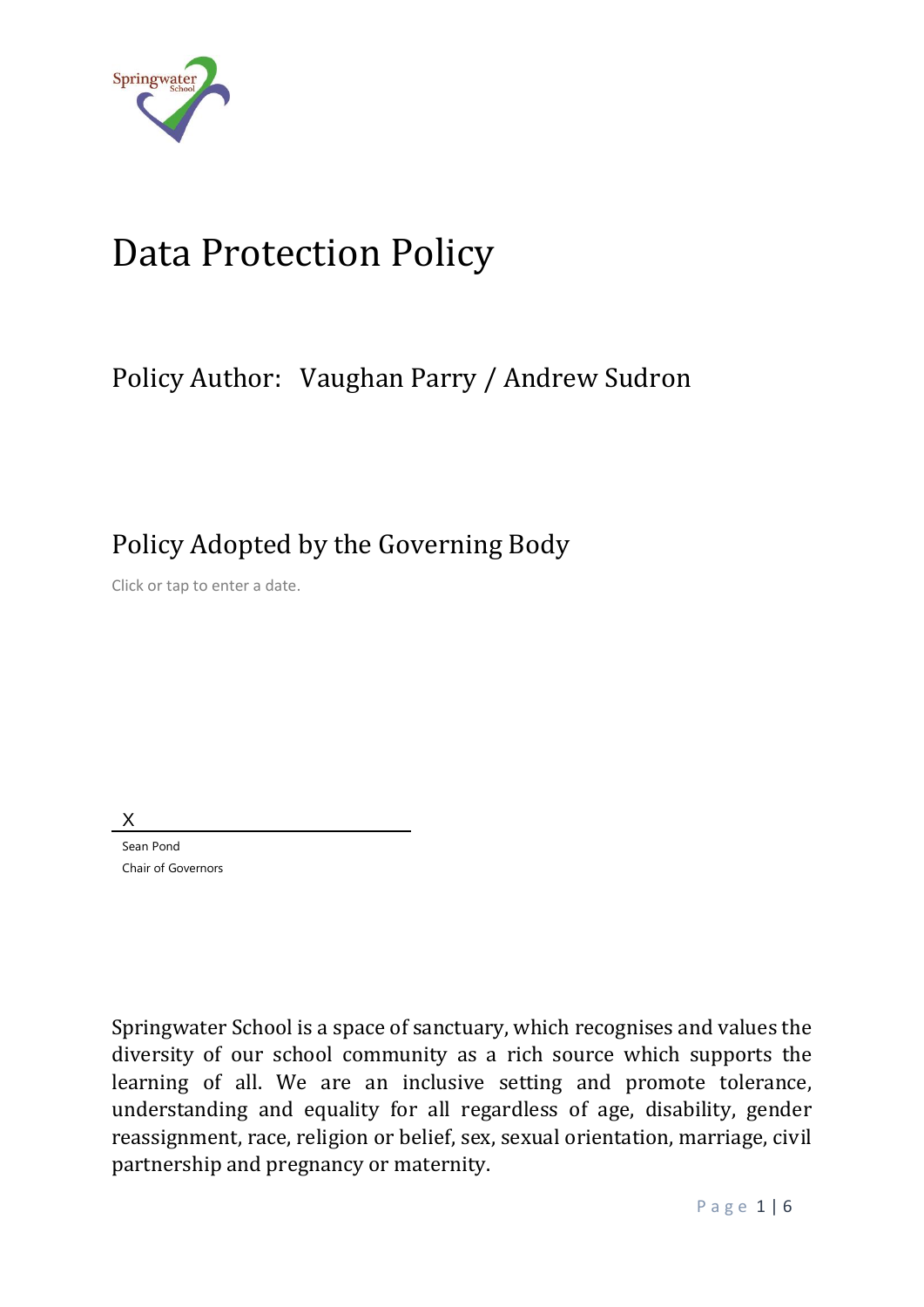

# What is included in this policy

Introduction

Policy detail

Additional information to support the policy

Policy definitions

Policy Reviewer

Policy review schedule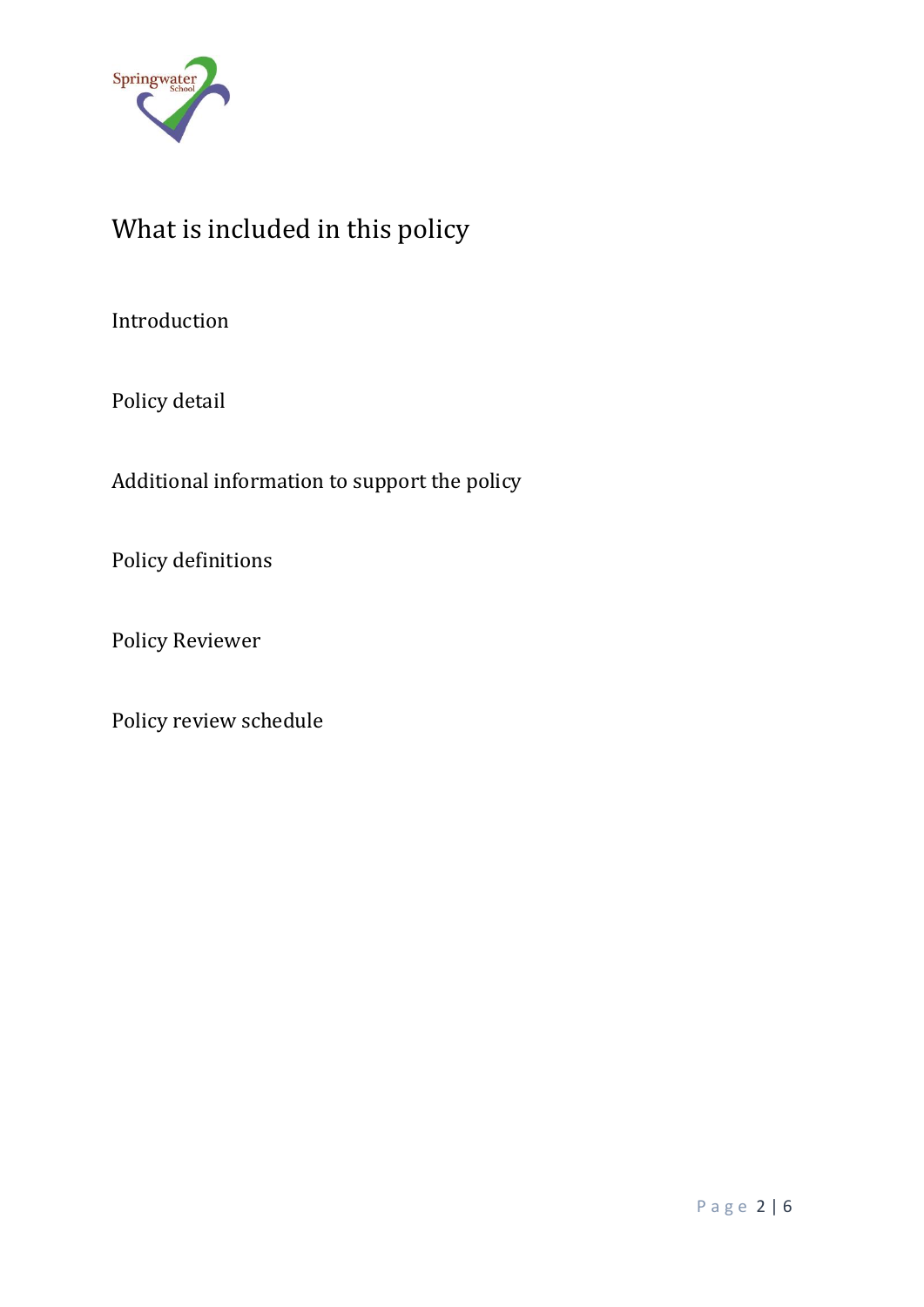

### Introduction:

This school policy aims to safeguard personal and sensitive information held by Springwater School.

### Policy detail:

#### **Information considered personal and sensitive**

- All documents with Pupil and Staff names with contact addresses and/or telephone numbers
- Annual Review Reports/Education Health and Care Plans
- Assessment data
- Medical information
- Assessments/correspondence with other agencies (Therapies, EP, Social Services)
- All information relating to Child Protection issues
- All information relating to health, working practices, assessment, performance and salary of staff
- Home-school books
- Class diary of events
- Accident/incident books/forms
- Photographs or documents containing photographs of pupils and/or staff

All documentation, school or pupil related, is stored within our SharePoint cloud storage platform.

Images can be held on camera SD cards or iPads whilst evidence gathering and will be uploaded to SpringPoint student site or onto Tapestry as soon as is practicable.

Whilst images are stored on an SD card within the camera, appropriate and secure storage of the camera must be maintained.

Personal and sensitive information may be held as paper copies within school secure storage, electronic storage should be sought where appropriate.

The school's aim is **not** to create any paper documentation storage unless unavoidable.

Personal and sensitive information must not be stored on PC or laptop hard drives. Springwater systems do not allow for any writing of data to portable hard drives or memory pens.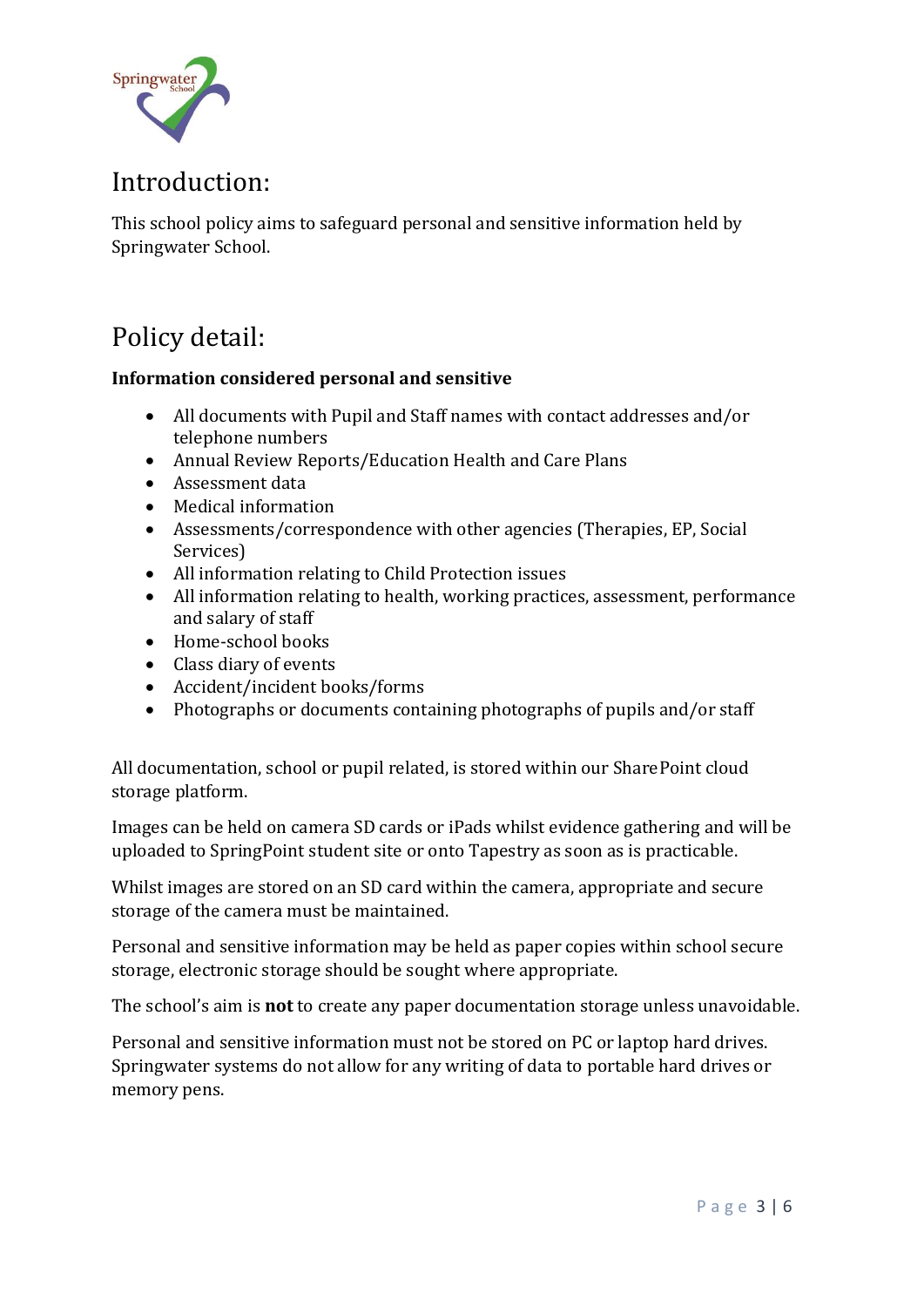

#### **Location of information and data**

All electronic data, school or pupil, is stored and accessed through our SharePoint site. This system allows access to **all documentation** pursuant to individual levels of access authorisation from any location that has an internet connection.

Your password is your security key to all documentation and **must not** be shared with any other person.

For security, reasons the password is of a complex nature and notification to change the password is required every 30 - 34 days.

All staff members have a small amount of storage for personal business use (H Drive). Whilst scanning documents this is the private location where documents are stored. Documents must immediately then transferred to the final location on SharePoint and subsequently deleted from your home (H) drive.

Personal and sensitive information in hard copy should be stored so that it is out of sight and preferably in a locked cupboard. The exception is medical information for pupils who may require immediate medical attention during the day and it is recommended that such details are displayed in classrooms where they are immediately accessible by staff but not obvious to casual visitors.

Personal and sensitive data should not be removed from site unless absolutely necessary and approved by Headteacher.

#### **Additional Measures**

• Sensitive documents may require to be individually password protected before sending via email, this can be achieved via Admin or Headteacher account.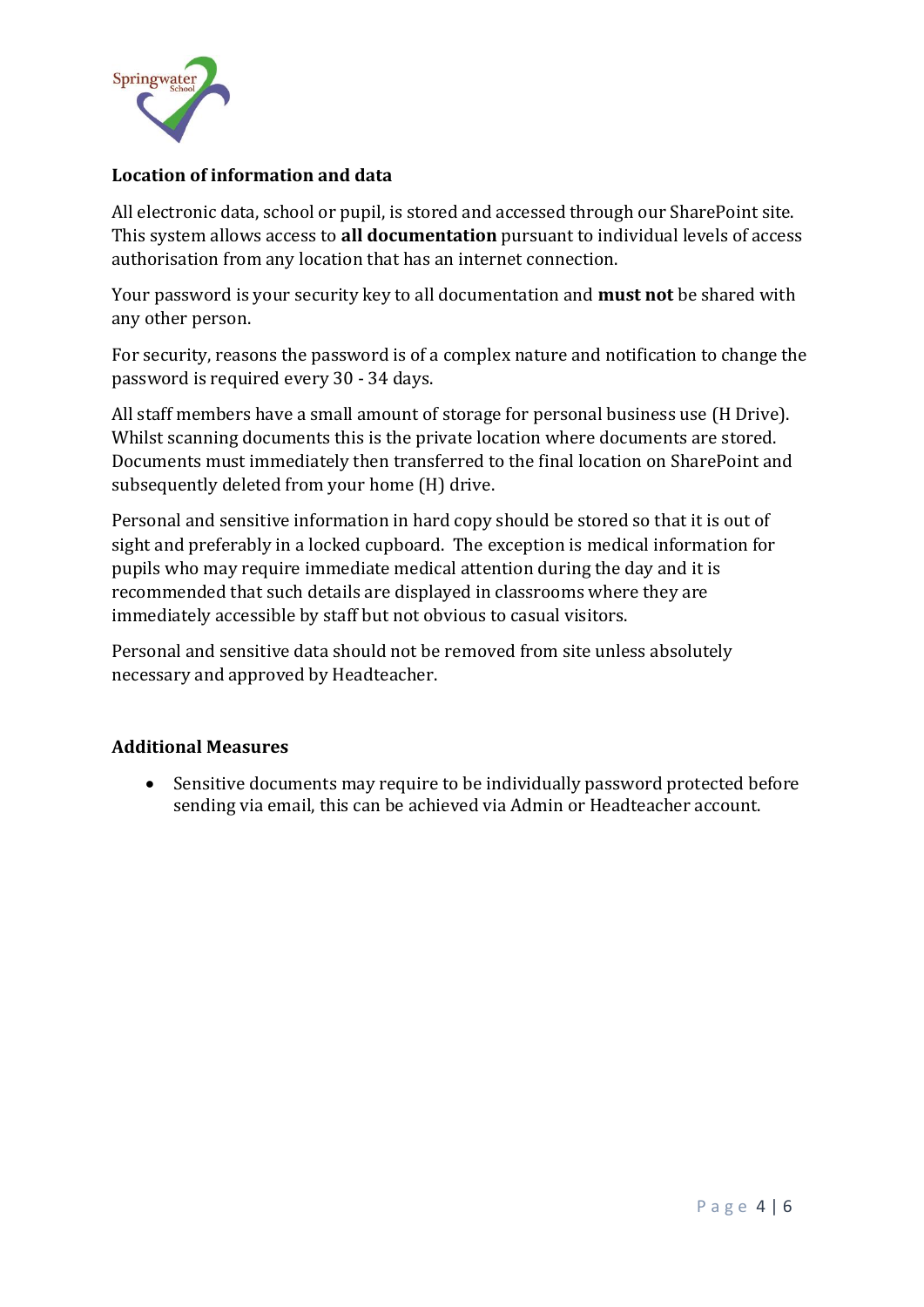

Additional information to support the policy: